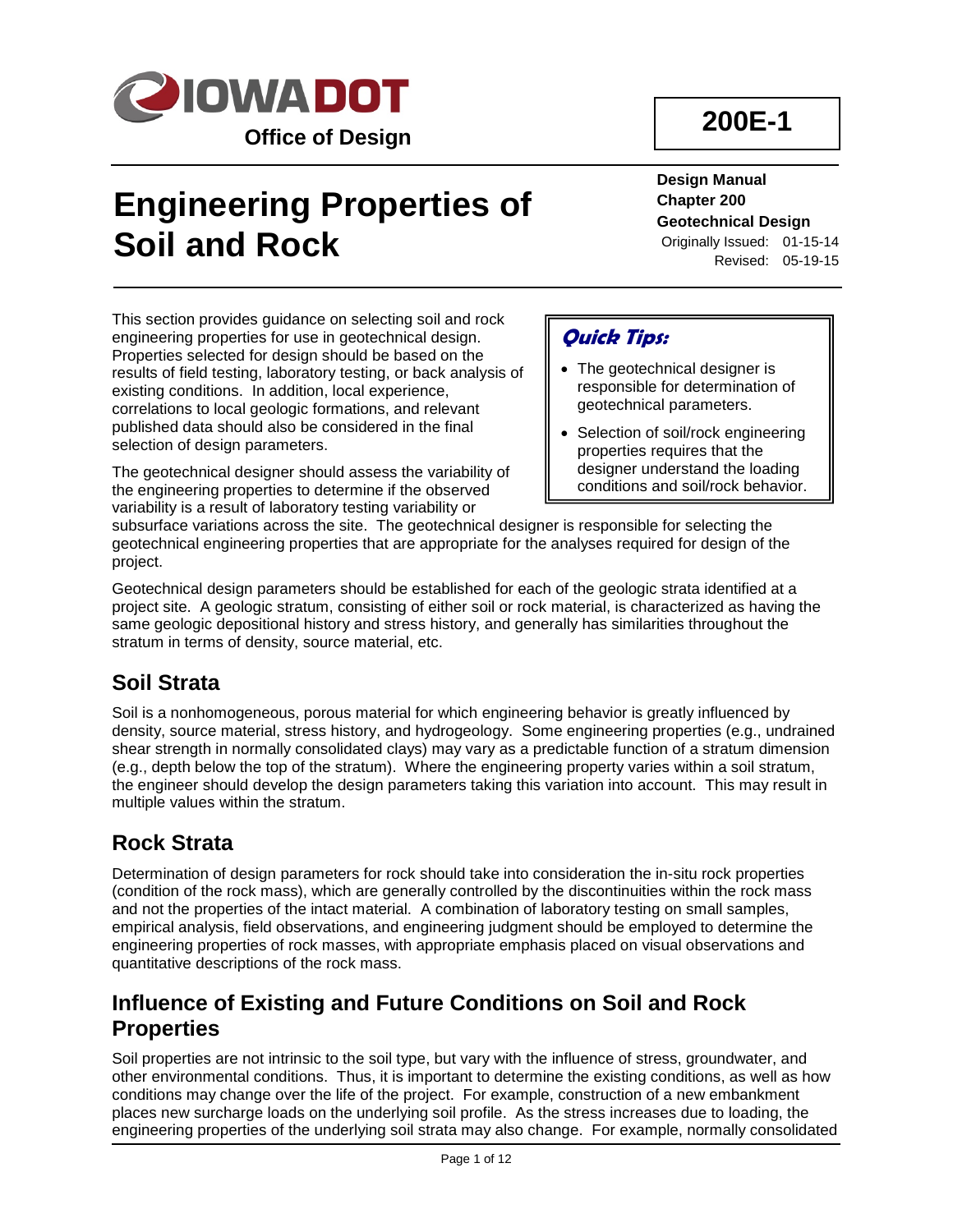clays can gain strength with increases in effective stress. On the other hand, over-consolidated clays or weak rock may lose strength with time when exposed in cuts. The geotechnical engineer is responsible for choosing design parameters representative of existing and future conditions.

### **Determination of Soil and Rock Properties**

Subsurface soil or rock properties are generally determined using empirical correlations related to the testing that is performed during the field exploration program (e.g. Standard Penetration Test (SPT)) outlined in Section 200C-1 and/or the laboratory testing as outlined in Section 200D-1. The laboratory testing program generally consists of index tests (classification) to obtain general information or to use with correlations to estimate design properties, and performance tests (strength and compressibility) to directly measure specific engineering properties.

The observational method or back analysis can be used to determine engineering properties of soil or rock in cases where slope failures occur, or where embankment settlement or excessive settlement of existing structures have been observed. For instance, with landslides or slope failures, the geotechnical engineer determines the geometry of the failure and then selects the soil/rock parameters, aided by correlations with index tests (if available) or experience, that result in a factor of safety approaching 1.0. For embankment or structure settlement, the engineering properties of the soils can sometimes be determined from laboratory tests outside and inside the zone of stress influence resulting from the loading, and then correlating these properties for the magnitude of the known loads. As with slope stability analysis, the pre-existing and final geometry of the subsurface soil must be adequately known, including the history of the groundwater levels.

For the detailed measurement and interpretation of soil and rock properties, follow the guidelines provided in Section 200D-1 and FHWA-IF-02-034, Evaluation of Soil and Rock Properties, Geotechnical Engineering Circular No. 5 (Sabatini, et al., 2002), except as specifically indicated herein.

### **Engineering Properties of Soil**

The selection of soil properties for design and analysis by the geotechnical engineer requires that the designer has a good understanding of the loading conditions and the soil behavior, has high quality soil sampling and testing, and has local geotechnical experience with the various geologic formations. This section provides guidance in the selection of engineering properties for cohesive soils (clays and highly plastic silts) and cohesionless soils (sands and non-plastic silts) for use in geotechnical design.

#### **Unit Weight**

The total (wet) unit weight of soils, see Table 1, can be estimated from typical values, or measurements of mass and volume can be performed on Shelby tube samples or California or Modified California rings. Moisture content can provide the necessary data for calculating the dry unit weight of the materials.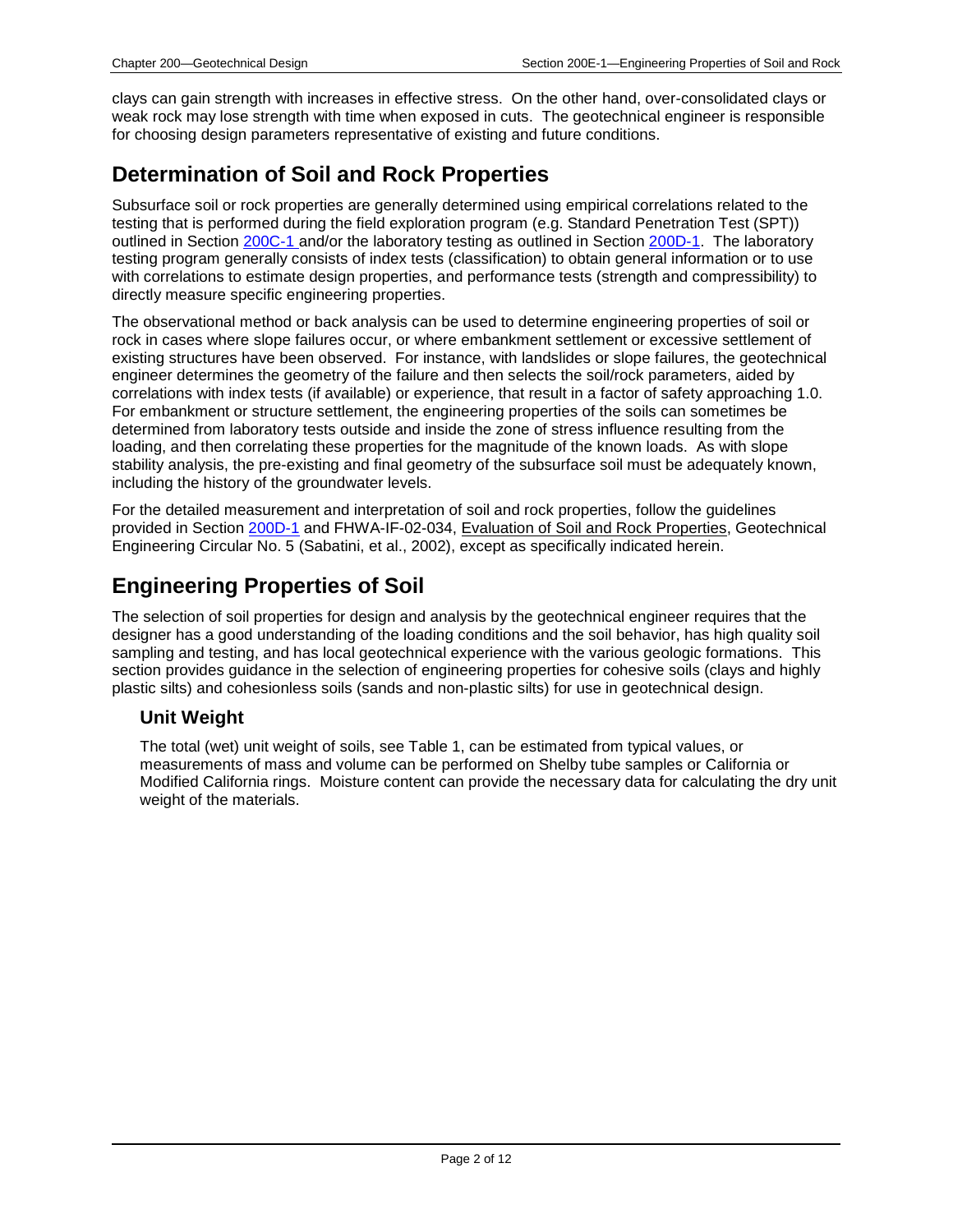#### **Table 1: Typical unit weight values for soils in their natural state (after Peck, Hanson, and Thornburn, 1974).**

| soil description           | dry unit weight<br>(pcf) | wet unit weight<br>(pcf) |  |
|----------------------------|--------------------------|--------------------------|--|
| uniform sand (loose)       | 90                       | 118                      |  |
| uniform sand (dense)       | 109                      | 130                      |  |
| well-graded sand (loose)   | 99                       | 124                      |  |
| well-graded sand (dense)   | 116                      | 135                      |  |
| windblown silt (loose)     | 85                       | 116                      |  |
| glacial till               | 132                      | 145                      |  |
| soft glacial clay          | 76                       | 110                      |  |
| stiff glacial clay         | 106                      | 129                      |  |
| soft slightly organic clay | 58                       | 98                       |  |
| soft very organic clay     | 43                       | 89                       |  |

#### **Shear Strength**

The shear strength of a soil can be evaluated by one of the following methods:

- Geotechnical laboratory testing.
- Correlations with in-situ field testing results.
- Correlations based on index parameters.

The laboratory test that is selected and used to evaluate the shear strength of a soil should be the method that is best suited to model the loading condition (undrained total stress or drained effective stress) and the soil response. Shear strength laboratory testing methods are described in Section 200D-1. The selection of peak, fully softened, or residual shear strength for design analyses should be based on review of the expected or tolerable displacements of the soil.

Undrained Cohesive: The short term, end of construction design of the project should be based on undrained (total) shear strength parameters. The undrained shear strength (Su) of cohesive soils (clay and highly plastic silts) can be measured using unconfined compression (UC) tests, unconsolidated undrained (UU) triaxial tests, or consolidated undrained (CU) triaxial tests of undisturbed samples. Typically, the total internal friction angle (ϕ) is negligible and assumed to be zero ( $\phi$  = 0) in cohesive materials. However, if required for the analyses, the undrained (total) friction angle (ϕ) and cohesion components of the shear strength can be determined using appropriate laboratory testing methods.

The undrained shear strength (Su) of cohesive soils may also be correlated to results of in-situ testing such as Standard Penetration Test (SPT), Cone Penetrometer Test (CPT), Flat Plate Penetrometer Test (CPT), Flat Plate Dilatometer Test (DMT), or Vane Shear Test (VST). For example, undrained shear strength (Su) can be correlated to the  $N_{60}$  value obtained from the Standard Penetration Test (SPT). The undrained shear strength (Su) can be estimated for low plasticity clays (PI  $\leq$  10) and medium to high plasticity clays (11  $\leq$  PI  $\leq$  40) using the relationship developed by McGregor and Duncan, 1986, see Figure 1.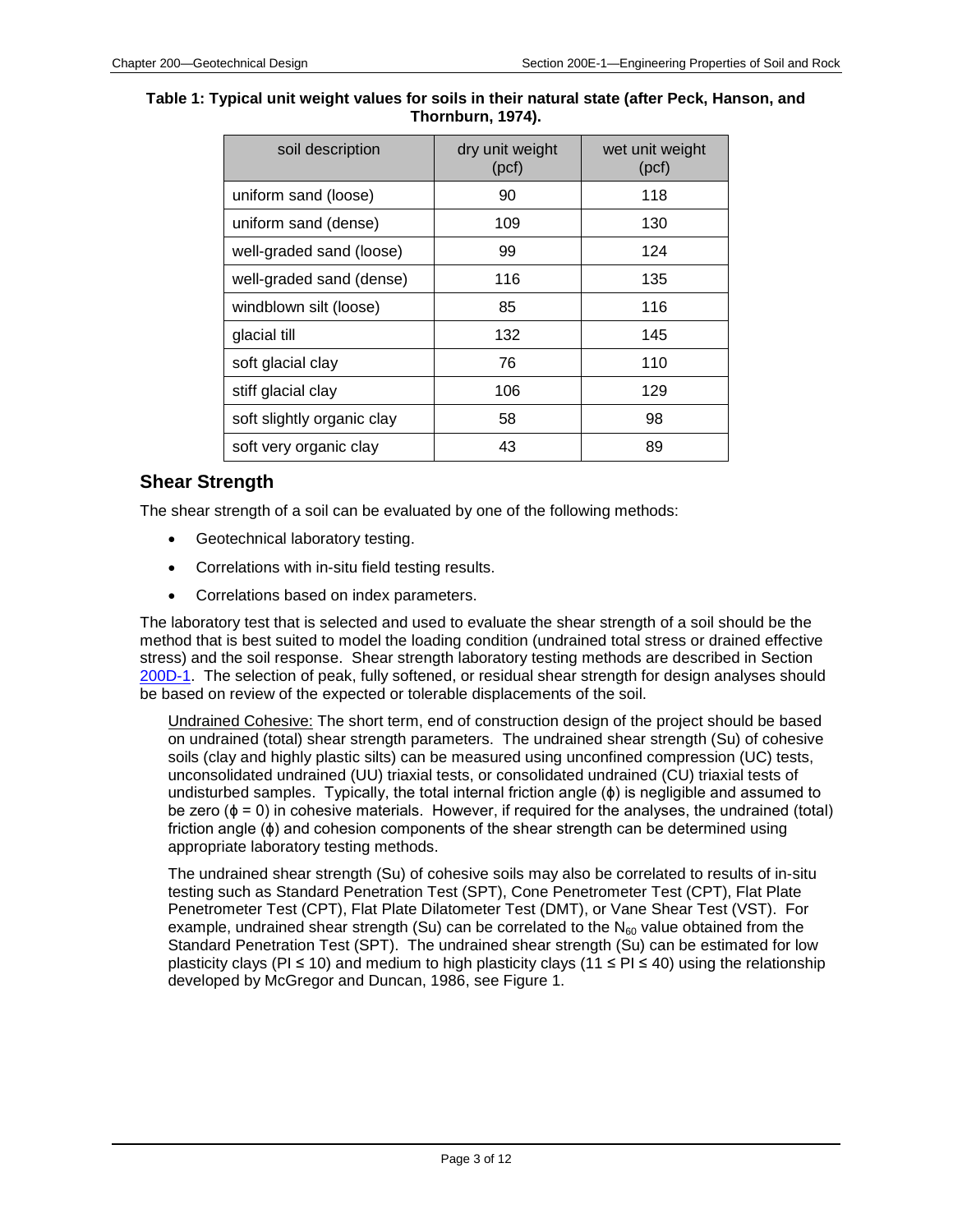

**Figure 1:** Undrained Shear Strength – SPT Relationship (McGregor and Duncan, 1986).

Drained Cohesive: The long-term design of the project's geotechnical components should be based on drained (effective) strength parameters. The use of peak or residual effective shear strength should be based on the expected or tolerable soil displacements. For normallyconsolidated cohesive soils, the cohesive intercept (apparent cohesion) should be zero. For over-consolidated cohesive materials, such as many glacial tills, the cohesive intercept can be non-zero and may be established by consolidated undrained triaxial (CU) testing. The relationship between the peak/residual friction angle and the plasticity index as reported in NAVFAC DM7.1 generally works well for estimating the shear strength, see Figure 2.



**Figure 2:** Correlation between residual shear strength of over-consolidated clays and plasticity index (after NAVFAC, 1971).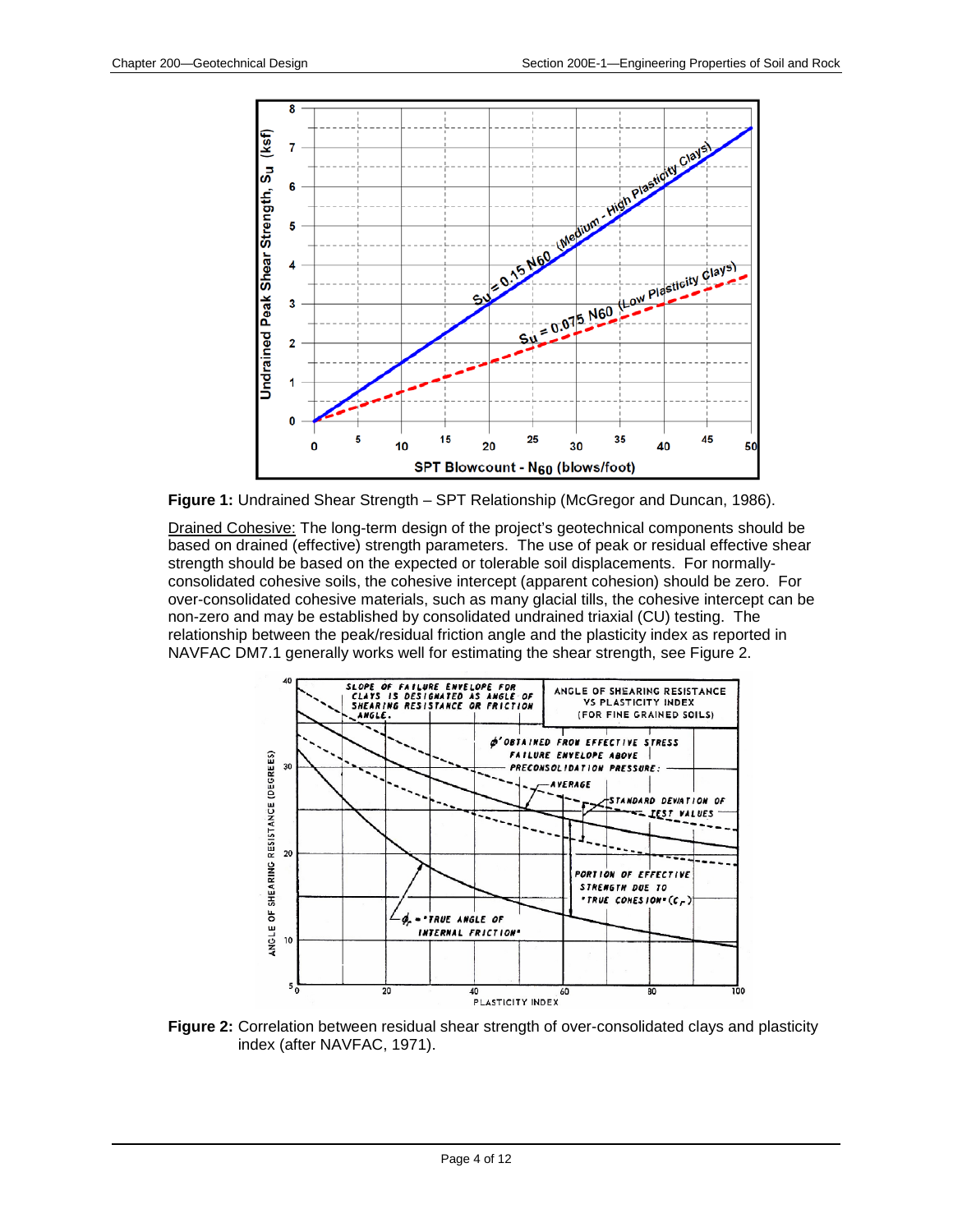Drained Cohesionless: The drained friction angle (ϕ′) of granular deposits may be evaluated by correlation to the results of a Standard Penetration Test. The drained friction angle (ϕ′) of granular deposits may also be determined based on the relationships provided in Table 2. Table 2 is based on data for relatively clean sands, thus, sands with a significant amount of clay/siltsized material will fall in the lower portion of the range. The reported values of effective friction angle ( $\phi'$ ), based on SPT N60 values, should be reduced by  $5^{\circ}$  for clayey sands and should be increased by 5° for gravelly sands. Engineering judgment should be used in selecting a specific value.

| Table 2: Relationship among relative density, SPT N value, and internal friction angle of |
|-------------------------------------------------------------------------------------------|
| cohesionless soils (after Meyerhof, 1956).                                                |

| state of packing | relative density<br>$(\% )$ | standard penetration<br>resistance, N<br>(blows/ft) | friction angle, $\phi'$ |
|------------------|-----------------------------|-----------------------------------------------------|-------------------------|
| very loose       | $20$                        | <4                                                  | $30$                    |
| loose            | $20 - 40$                   | $4 - 10$                                            | 30-35                   |
| compact          | 40-60                       | 10-30                                               | $35 - 40$               |
| dense            | 60-80                       | $30 - 50$                                           | 40-45                   |
| very dense       | >80                         | >50                                                 | >45                     |

**Note:**  $N = 15 + (N' - 15)/2$  for  $N' > 15$  in saturated very fine or silty sand, where N'  $=$  measured blow count and  $N =$  blow count corrected for dynamic pore pressure effects during the SPT.

#### **Compressibility**

Compressibility characteristics of the soils can be determined using laboratory testing or correlations to field/in-situ testing and index properties. Compressibility of soils is typically divided into two primary categories: 1) elastic settlement and 2) time-dependent settlement. Elastic settlements typically dominate in the cohesionless soils, while time-dependent settlements dominate in cohesive soils.

Cohesionless Soils: Obtaining high quality samples for laboratory testing can be extremely difficult in cohesionless soils. Therefore, indirect methods (correlations) of measuring the elastic parameters are used to develop compressibility parameters (elastic modulus, Poisson's ratio, etc.), see Sabatini et al. (2002). Where evaluation of elastic settlement is critical to the design of the foundation or selection of the foundation type, in-situ methods such as Cone Penetrometer (CPT), Pressuremeter (PMT), or Dilatometer (DMT) should be considered for evaluating the elastic modulus of the soil strata. Typical elastic modulus values of predominately granular materials are shown in Table 3.

| soil type                   | range of equivalent elastic modulus<br>$k$ sf / (kPa) |  |  |  |  |
|-----------------------------|-------------------------------------------------------|--|--|--|--|
| fine sand                   |                                                       |  |  |  |  |
| loose                       | 160 to 240 / (8,000 to 12,000)                        |  |  |  |  |
| medium dense<br>$\bullet$   | 240 to 400 / (12,000 to 20,000)                       |  |  |  |  |
| dense                       | 400 to 600 / (20,000 to 30,000)                       |  |  |  |  |
| sand                        |                                                       |  |  |  |  |
| loose<br>$\bullet$          | 200 to 600 / (10,000 to 30,000)                       |  |  |  |  |
| medium dense<br>$\bullet$   | 600 to 1,000 / (30,000 to 50,000)                     |  |  |  |  |
| dense                       | 1,000 to 1,600 / (50,000 to 80,000)                   |  |  |  |  |
| gravel                      |                                                       |  |  |  |  |
| loose                       | 600 to 1,600 / (30,000 to 80,000)                     |  |  |  |  |
| medium dense                | 1,600 to 2,000 / (80,000 to 100,000)                  |  |  |  |  |
| dense                       | 2,000 to 4,000 / (100,000 to 200,000)                 |  |  |  |  |
| Note: 1ksf $\approx$ 50kpa. |                                                       |  |  |  |  |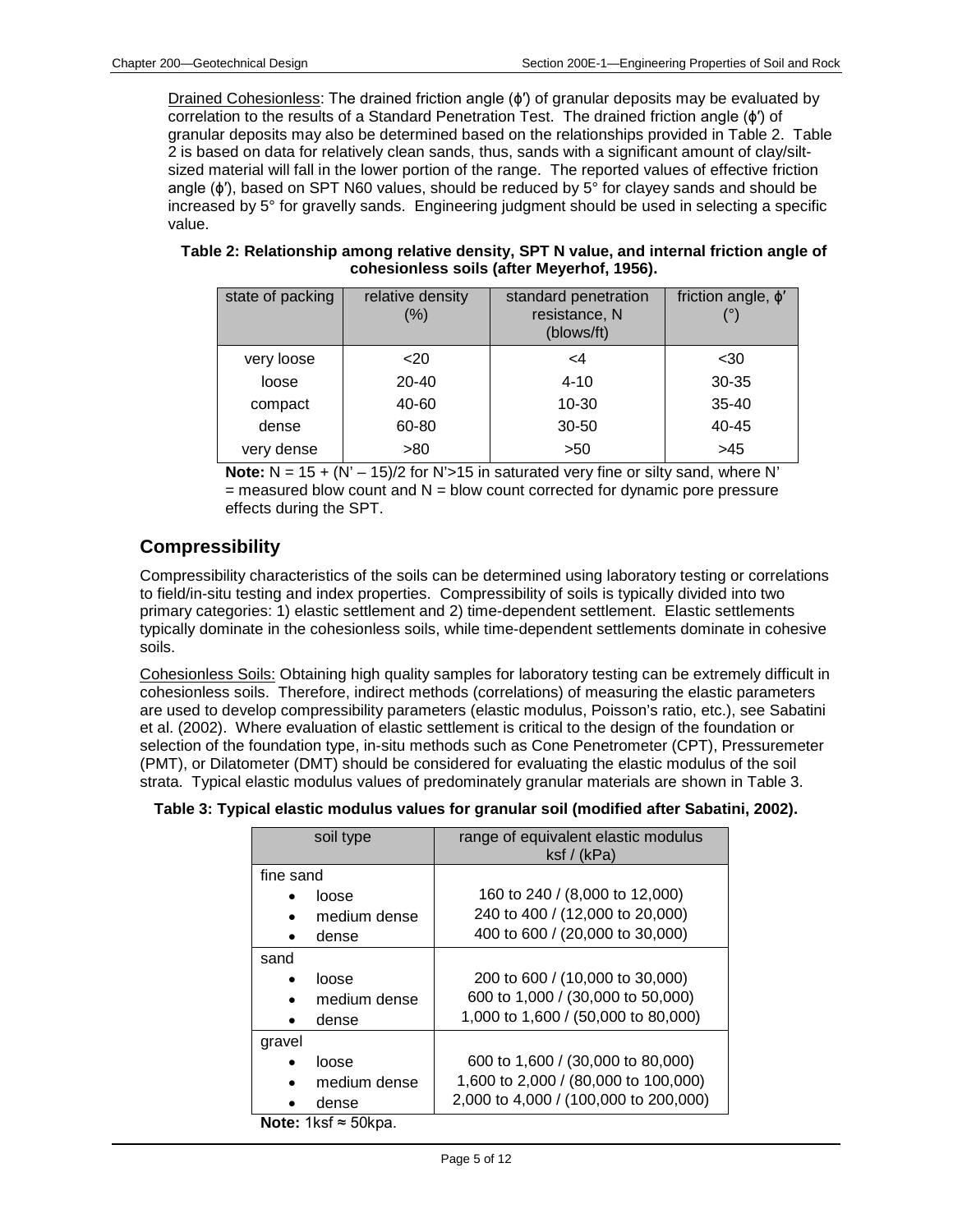Cohesive Soils: To determine the amount of consolidation settlement (primary and secondary) in cohesive soils, the following soil parameters are required: compression index  $(C<sub>c</sub>)$ , recompression index  $(C_r)$ , secondary compression  $(C\alpha)$  index, consolidation coefficient  $(C_v)$ , and the preconsolidation pressure ( $σ'_{p}$ ). Compressibility parameters of cohesive soils can be determined from the results of one-dimensional consolidation tests. For preliminary analyses or where accurate prediction of settlement is not critical, values can be obtained from published correlations. If correlations for prediction of settlement are used, their applicability to the specific geologic strata under consideration should be evaluated. Refer to Sabatini et al. (2002) for discussion of the various available correlations of which some are outlined below.

*Compression Index (C<sub>c</sub>):* Primary consolidation occurs as the pore pressures generated during loading dissipate. The amount of primary consolidation will be related to the compressibility characteristics of the soil, and can be determined from a one-dimensional consolidation test. In lieu of one-dimensional consolidation test data, the compression index can be estimated using a correlation established by Terzaghi and Peck (1967), which is valid for inorganic clays with sensitivity up to 4 and a LL less than 100.

$$
C_c = 0.009 \times (LL - 10)
$$
 (Equation 200E-1\_1)

where:

 $LL =$  Liquid Limit  $(\%)$ .

*Recompression Index (C<sub>r</sub>):* The Recompression Index (C<sub>r</sub>) can be determined from the onedimensional consolidation test data or estimated using empirical correlations that relate it to the  $C_c$  values, in that the  $C_r$  value is approximately 10 to 20 percent of the  $C_c$  value (Ladd, 1973).

*Secondary Compression Index (Cα):* Secondary compression occurs after the completion of elastic and primary consolidation settlements, and should be included in the estimate of total settlement. The Secondary Compression Index  $(C_{\alpha})$  is best determined from consolidation testing; however, Figure 3 can be used for preliminary estimates of secondary compression settlement.



**Figure 3:** Secondary Compression Index Chart (NAVFAC DM-7.1).

*Consolidation Coefficient (C<sub>v</sub>):* The rate of consolidation is directly related to the permeability of the soil and can be determined from a one-dimensional consolidation test. If laboratory test data is not available, an estimate of the Consolidation Coefficient  $(C_v)$  can be determined using Atterberg Limit test results and Figure 4.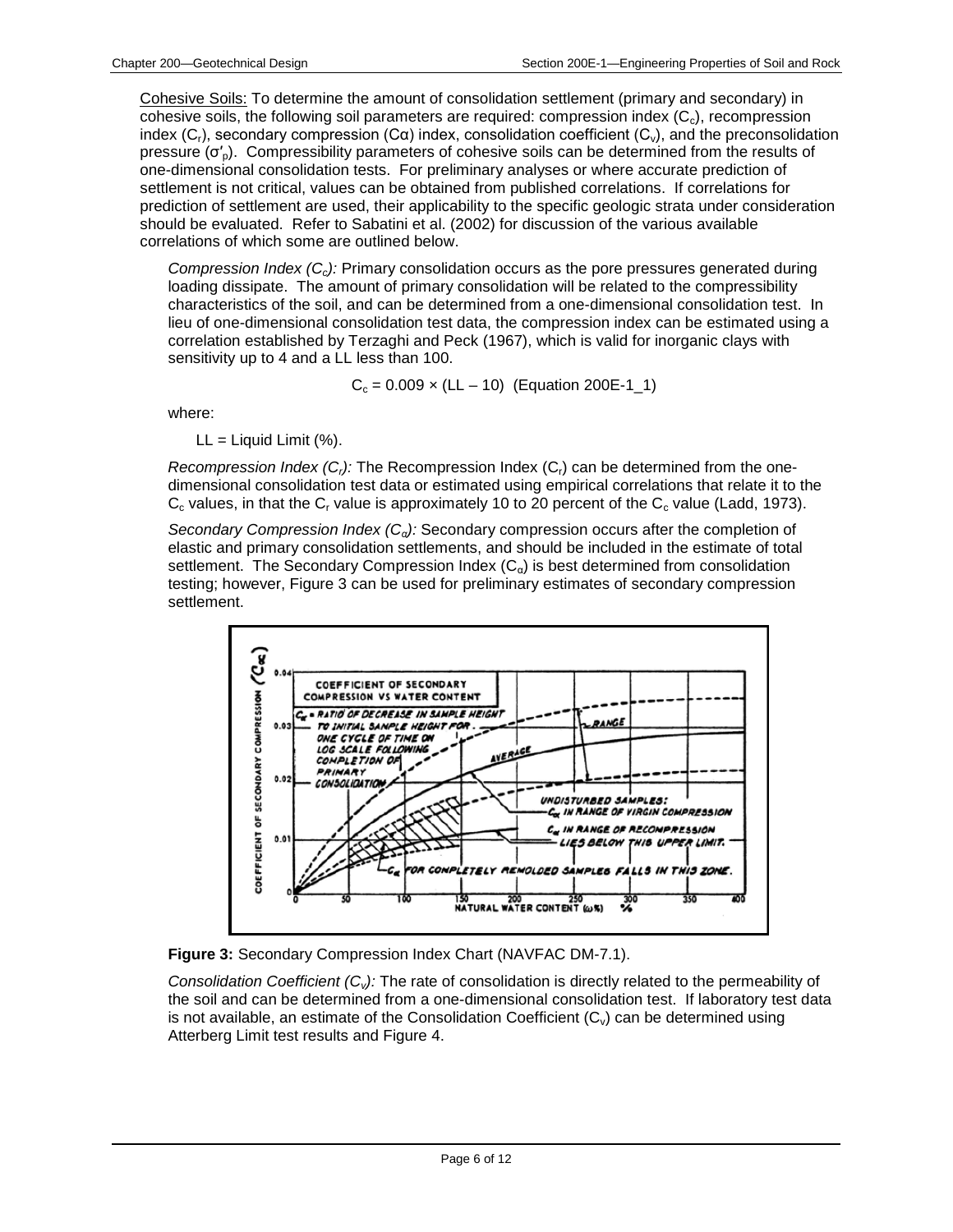

**Figure 4:** Consolidation Coefficient and Liquid Limit Relationship (NAVFAC DM-7.1)

*Preconsolidation Pressure* (σ'<sub>0</sub>): The effective preconsolidation stress (σ'<sub>0</sub>) in soils is used to determine whether to use the Compression and/or Recompression Index. The effective preconsolidation stress  $(\sigma'_{p})$  is the maximum past pressure that a soil has been exposed to since deposition. If one-dimensional consolidation test data is not available, the effective preconsolidation stress ( $\sigma'_{\rm D}$ ) can be estimated using a correlation to shear strength (S<sub>u</sub>) and Plasticity Index (PI) (NAVFAC DM-7.1).

$$
\sigma' = \frac{S_u}{(0.11 + 0.0037PI)} \qquad \text{Equation 200E-1\_2}
$$

### **Engineering Properties of Rock**

Engineering properties of rock are generally controlled by the discontinuities within the rock mass rather than the properties of the intact material. Therefore, engineering properties for rock must account for the properties of the intact pieces and for the properties of the rock mass as a whole, specifically considering the discontinuities within the rock mass. Rock properties can be divided into two categories: 1) intact rock properties and 2) in-situ rock mass properties.

#### **Intact Rock Properties**

Intact rock properties are measured from laboratory tests on samples obtained from coring or field mapping of exposures. Intact rock engineering properties obtained from laboratory tests can include specific gravity, unit weight, compressive strength, tensile strength, elastic modulus, Poisson's ratio and shear strength. Typical property values for different rock types can be found in Goodman (1989), Sabatini, et al. (2002), or AASHTO (2012).

#### **Rock Mass (In-situ) Properties**

Rock mass properties are determined by visual examination of rock cores and geologic mapping of discontinuities within the in-situ rock mass. For the majority of projects performed by the Soils Design Section, the rock mass properties are estimated using correlations to the rock type, recovery and rock quality designation (RQD). Recovery is defined as the length of core obtained expressed as a percentage of the total length cored. Rock Quality Designation (RQD) is defined as the total length of core pieces, 4 inches or greater in length, expressed as a percentage of the total length cored. Rock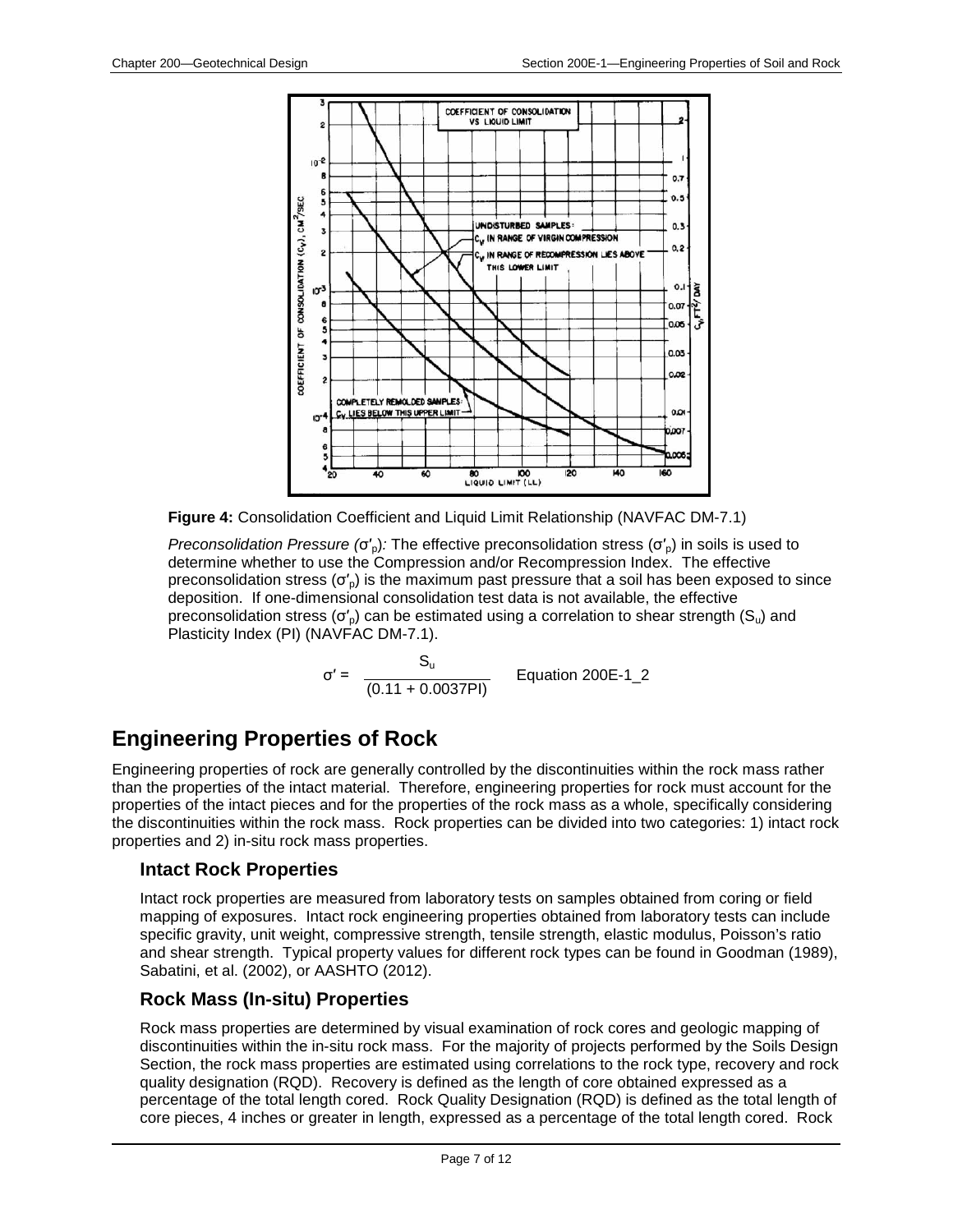Quality Designation (RQD) provides an indication of the integrity of the rock mass and relative extent of seams and bedding planes.

Other methods such as the rock mass rating (RMR) system or geologic strength index (GSI) may also be used to assess the design properties such as shear strength and elastic modulus for the rock mass. These alternate methodologies and correlations for determining rock mass properties are described in Sabatini, et al. (2002), Hoek, et al. (2002), and AASHTO (2012).

### **Properties of Predominant Geologic Units in Iowa**

#### **Loess**

Loess is a windblown (eolian) soil consisting predominantly of silt-sized particles, and may contain minor amounts of sand and clay. Loess deposits range from almost 300 feet in the Loess Hills of western Iowa to less than 10 feet in south-central Iowa. Loess is typically not found in Iowa floodplain regions; however, loess-derived alluvium is present. Loess-derived alluvium has significantly different engineering properties compared to virgin loess. Loess generally has an increasing clay content as the distance increases easterly from the Missouri River (or other source). The clay component of loess (along with calcium carbonate in certain deposits) has been attributed to the cohesion that allows loess to stand vertical. However, upon wetting, the loess can collapse, resulting in excessive settlements. Claypan, a clay-rich loess, may be present underlying the topsoil in southeast Iowa (and sometimes in south-central Iowa) on the broad loess-capped upland flat areas. Claypan materials are unsuitable for use in roadway projects.

For engineering purposes, loess can generally be classified into three categories based on grain size: clayey loess, silty loess, and sandy loess. Table 4 presents typical engineering properties of Iowa loess.

|                                                                  |                                              | undrained                                     |                   | drained                                       |                   |                          |
|------------------------------------------------------------------|----------------------------------------------|-----------------------------------------------|-------------------|-----------------------------------------------|-------------------|--------------------------|
| material                                                         | soil type<br>(USCS/AASHTO<br>classification) | angle of<br>internal<br>friction<br>(degrees) | cohesion<br>(psf) | angle of<br>internal<br>friction<br>(degrees) | cohesion<br>(psf) | dry unit<br>weight (pcf) |
| claypan<br>(loess derived)<br>$LL = 30$ to 80<br>$PI = 10$ to 40 | CL, CH<br>A-4, A-5, A-6<br>and A-7           |                                               | 50 to 600         | 15 to 25                                      | 0 to 200          | 75 to 95                 |
| clayey loess<br>$LL = 30$ to 50<br>$PI = 10$ to 25               | <b>CL</b><br>A-4, A-5, A-6<br>and A-7        | 8 to 11                                       | 50 to 300         | 20 to 25                                      | 50 to 100         | 75 to 95                 |
| silty loess<br>$LL = 20$ to 30<br>$PI = 0$ to 10                 | CL, CL-ML, ML<br>A-4, A-5, A-6<br>and A-7    | 11 to 14                                      | 50 to 150         | 22 to 28                                      | 0 to 50           | 70 to 90                 |
| sandy loess<br>$LL = nonplastic$<br>$PI = nonplastic$            | ML<br>$A-3$                                  | 13 to 16                                      | 0                 | 26 to 32                                      | 0                 | 70 to 90                 |

#### **Table 4: Typical engineering properties of Iowa loess.**

#### **Glacial Deposits**

Glacial deposits consist of all material deposited or transported by a glacier or a glacier's meltwater stream and are found throughout Iowa. Glacial deposits that may be encountered within Iowa include: 1) the Des Moines Lobe, which consists of the most recent glacial deposits (Wisconsin age) and extends south to the site of modern-day Des Moines; 2) Illinoian glacial deposits that are found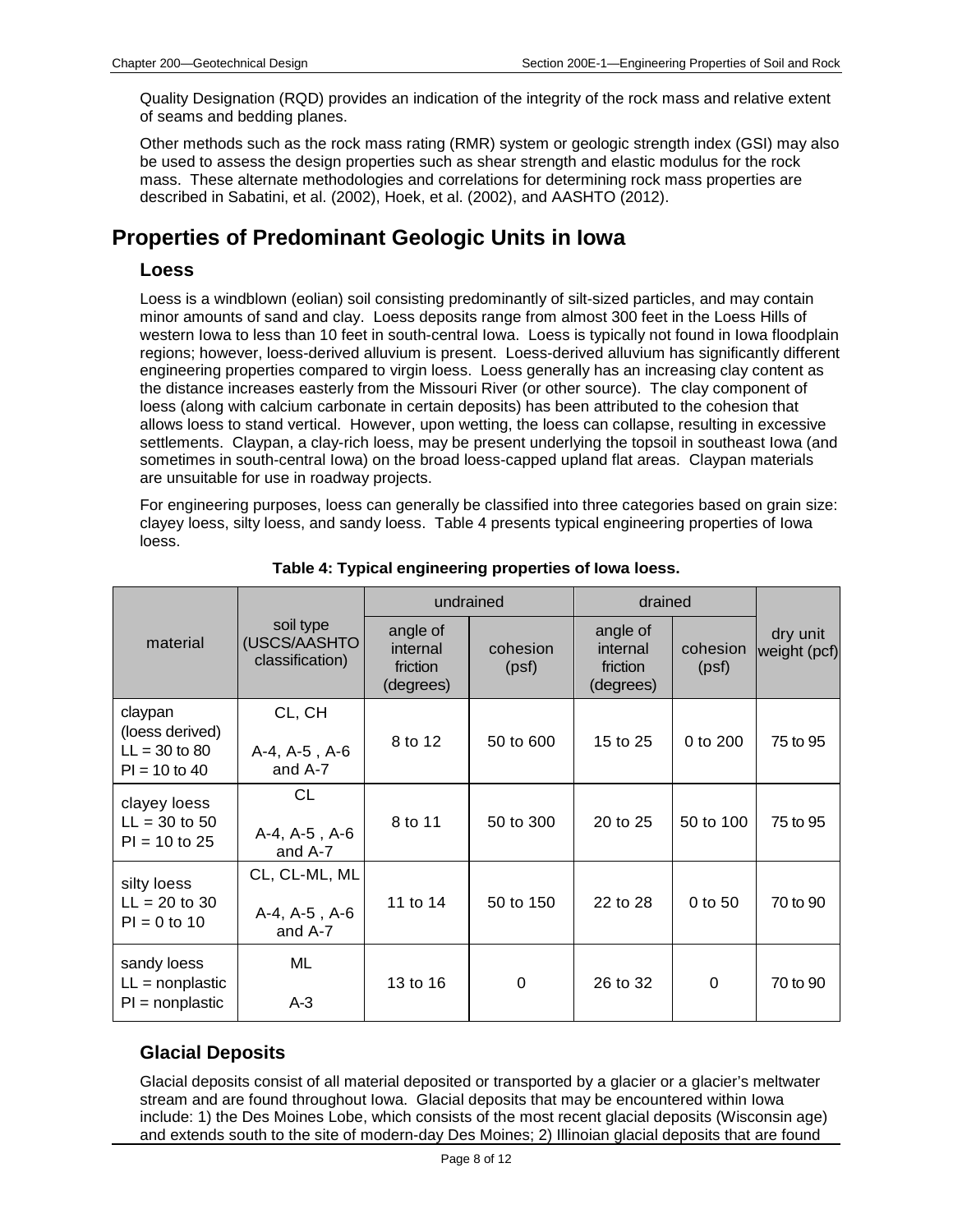only in southeast Iowa; and 3) Pre-Illinoian glacial deposits that are found throughout the state (generally buried beneath loess or alluvium or sporadically exposed in northeast Iowa). See Figure 5.





Glacial Till: Glacial till is predominately cohesive and consists of non-stratified deposits of clay, silt, sand, and gravel with cobbles and occasional boulders. In many instances in Iowa, typical glacial till is composed of roughly one third clay, one third silt, and one third sand with a few percentages of gravel. Sand and sand/gravel seams are common in many glacial till deposits. Boulders are common in these deposits and can range from a foot or two in diameter to the size of a bus. Glacial till has a relatively low permeability because of the fines content and the density. However, artesian conditions may be encountered within the water-bearing sand/gravel lenses in the glacial till.

Glacial Outwash: Glacial outwash is a partly-sorted mixture of clay, silt, sand, and gravel. Glacial outwash is predominately granular and consists of clayey/silty sands, fine sands, or clayey/silty gravels. Glacial outwash properties are similar to glacial till; however, glacial outwash tends to be predominately granular and consists of clayey/silty sands, fine sands or clayey/silty gravels. Glacial outwash is quite frequently stratified, mixed and non-uniform. Glacial outwash materials generally have a relatively high permeability, are water bearing, may have artesian conditions, and are susceptible to caving in open excavations or drilled holes.

Gumbotil: Gumbotil is a highly weathered soil that developed from glacial till during interglacial periods. Gumbotil is predominately found in the southern portion of the state. Gumbotil is frequently distinguished from the dark gray and brown glacial till by its light gray color and minimal sand content. Freshly excavated exposures are typically very hard, but will swell and soften rapidly upon exposure to moisture. Gumbotil is unsuitable for use in roadway projects.

Table 5 outlines the typical engineering properties of Glacial Till, Glacial Outwash, and Gumbotil. Engineering judgment and laboratory testing should be used in the evaluation and assignment of engineering properties.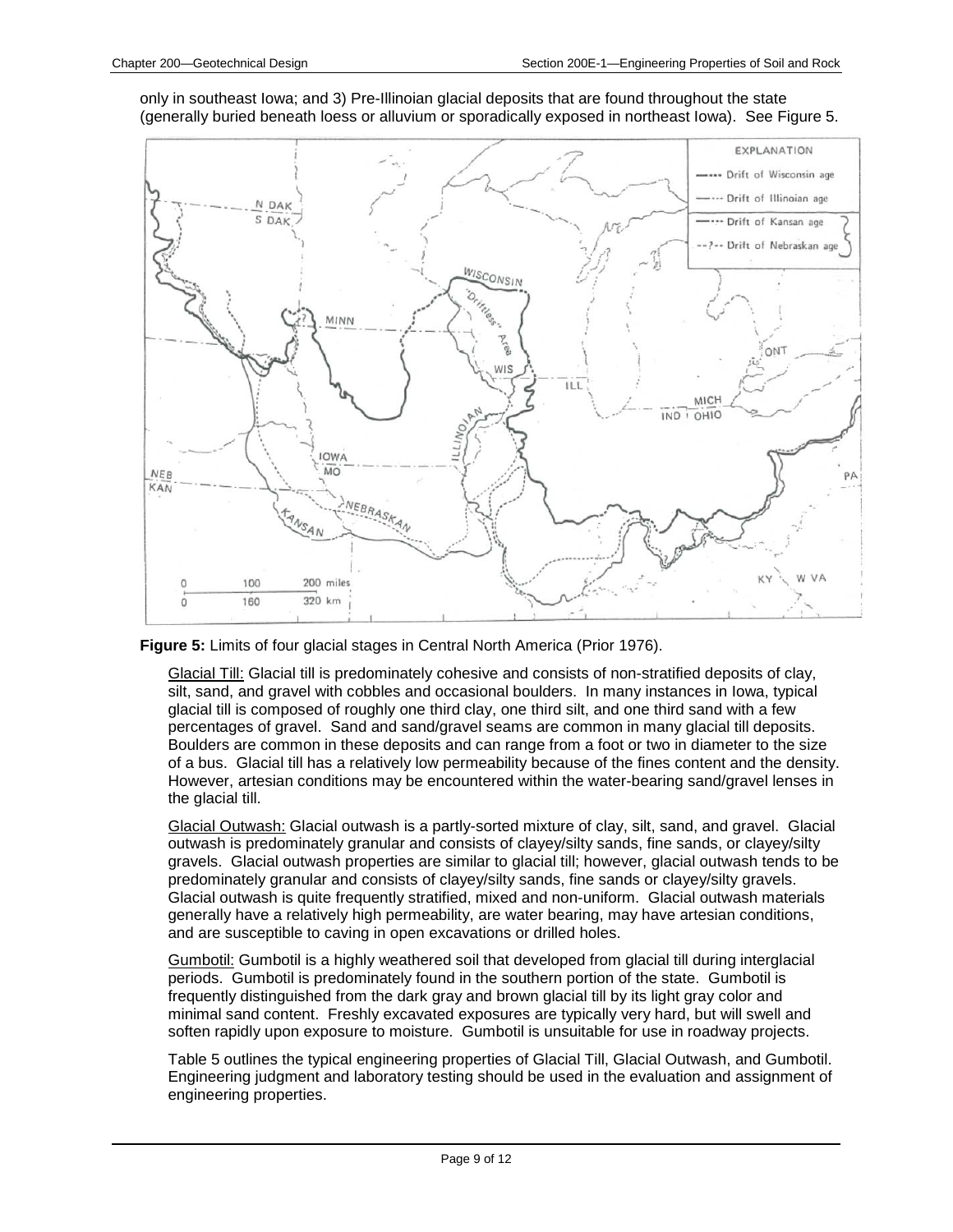|                     |                                                             | undrained                                     |                   | drained                                       |                   |                          |
|---------------------|-------------------------------------------------------------|-----------------------------------------------|-------------------|-----------------------------------------------|-------------------|--------------------------|
| material            | soil type (USCS<br>classification)                          | angle of<br>internal<br>friction<br>(degrees) | cohesion<br>(psf) | angle of<br>internal<br>friction<br>(degrees) | cohesion<br>(psf) | dry unit<br>weight (pcf) |
| <b>Glacial Till</b> | CL, CH, CL-ML                                               |                                               |                   |                                               |                   |                          |
|                     | A-4, A-5, A-6 and<br>A-7                                    | 10 to 15                                      | 100 to 1500       | 20 to 30                                      | 50 to 500         | 110 to 120               |
| Gumbotil            | CL, CH                                                      |                                               | 100 to 1000       | 16 to 22                                      | 50 to 500         | 90 to 115                |
|                     | A-4, A-5, A-6 and<br>$A-7$                                  | 8 to 11                                       |                   |                                               |                   |                          |
| Glacial<br>Outwash  | GW, GP, GW-GM,<br>GP-GM, SW,<br>SW-SM, SP, SC,<br><b>SM</b> | 25 to 34                                      | 0 to 50           | 28 to 38                                      | $\mathbf 0$       | 90 to 110                |
|                     | A-1, A-3, A-3                                               |                                               |                   |                                               |                   |                          |

**Table 5: Typical engineering properties of glacial deposits.**

Alluvium: Alluvium is all material deposited by streams. Alluvial soils are typically composed of clayey over-bank deposits underlain by silts, sandy silts, clayey silts, and silty sands. These soils generally have no continuity in their layering at shallow depths across a given site due to the complex process of erosion and deposition by flowing water and the varying depositional processes. However, continuity of soil layering does usually increase with depth in larger streams and rivers. Near surface soils normally consist of a combination of deposits deposited by slack water during flooding and tend to be finer-grained cohesive and moderately cohesive materials. Below the more cohesive blanket of surface and near surface alluvial soils, the deeper alluvial soils generally become less cohesive and grade from sandy silts and silty sands to medium to coarse sands, which become coarser grained and more dense with depth. Locally, clay filled abandoned channels and other features are often present and may contain isolated zones of clay and other cohesive soils.

The engineering properties of alluvial soils can vary significantly, so characterization of these materials through laboratory testing is preferred. Preliminary engineering properties for the cohesive and non-cohesive materials can be estimated using the correlations presented earlier in this section.

#### **Bedrock**

The bedrock in Iowa generally consists of sedimentary limestone, dolomite, shale, and sandstone. Thin layers of coal and gypsum are also found. With the exception of Sioux Quartzite exposed in far northwestern Iowa and the Manson Impact Structure in Calhoun and Pocahontas County, metamorphic and igneous rocks are found deeply buried beneath sedimentary rock and unconsolidated surficial deposits. The bedrock generally dips to the southwest at 2 degrees. The engineering properties of rock vary, so characterization of these materials through laboratory testing is preferred. Preliminary engineering properties for the bedrock can be estimated using the referenced publications presented earlier in this section.

### **Properties of Engineered Materials**

Compacted soils are used to construct roadway embankments and bridge approaches. Selection of soil parameters for compacted soils should be based on laboratory testing or conservatively estimated from past test data and field correlations. Table 6 provides a guideline for engineering property selection on engineered fills based on the Soils Design Section's experience with soil materials typically found in Iowa.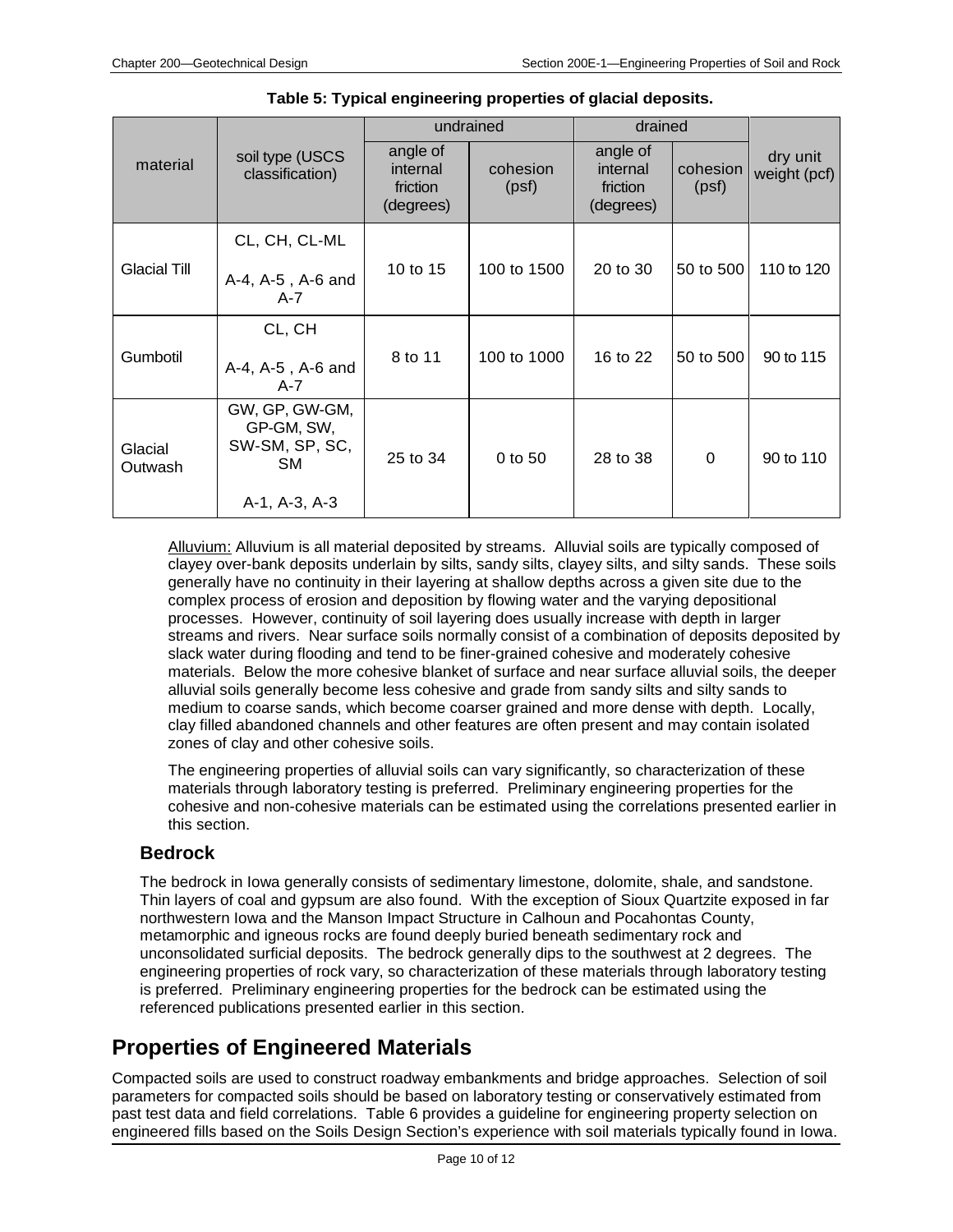The engineering properties are based primarily on classification, gradation, and compaction requirements, with consideration of the geologic source of the fill material. For suitable materials, where the material types vary, additional laboratory testing will be required to evaluate the range of engineering properties to be considered. For existing and new cohesive highway embankments, the Soils Design Section's standard of practice has been to assume a cohesion of 600 psf and a 12 degree friction angle for shear strength parameters; however, engineering judgment and project specific considerations must also be used in all instances.

| material                      | <b>Iowa DOT</b><br>standard<br>specification | soil type<br>(AASHTO/USCS classification)                                                                                                                                                                                                                                                    | friction<br>angle<br>(degrees) | cohesion<br>(psf)         | total unit<br>weight<br>(pcf) |
|-------------------------------|----------------------------------------------|----------------------------------------------------------------------------------------------------------------------------------------------------------------------------------------------------------------------------------------------------------------------------------------------|--------------------------------|---------------------------|-------------------------------|
| suitable<br>materials         | 2102.02,A                                    | AASHTO T-99 Proctor Density of 95 pcf<br>or greater, and<br>AASHTO M 145 Group index less than<br>30<br>Liquid Limit $(LL) < 50$                                                                                                                                                             | Perform<br>lab<br>testing      | Perform<br>lab<br>testing | Perform<br>lab<br>testing     |
| select<br>soils<br>(cohesive) | 2102.02, D, 1, a                             | A-6 or A-7-6 soils of glacial origin<br>(excluding Gumbotil and Palesols)<br>Must have a AASHTO T-99 proctor density<br>of 110 pcf or greater. Must have 45% or<br>less silt content. Must have a plasticity<br>index $(Pl) > 10$                                                            | 20 to 30                       | $50$ to<br>600            | 120 to 135                    |
| select soils<br>(granular)    | 2102.02, D, 1, b                             | A-1, A-2, or A-3 (0) / GW, GP, GW-GM,<br>GP-GM, SW, SW-SM, SP<br>Must have a AASHTO T-99 proctor<br>density of 110 pcf or greater. Must have a<br>combined silt and clay content of 15% or<br>less (finer than 0.074 mm or #200 sieve).<br>Must have a plasticity index (PI) of 3 or<br>less | 30 to 45                       | $\Omega$                  | 125 to 135                    |

#### **Table 6: Typical engineering properties of engineered materials.**

### **Final Property Selection**

Engineering judgment and project specific considerations, combined with parametric analyses as needed, should always be used in selection of engineering properties. Previous experience with geologic units and other laboratory and field data should also be considered in the evaluation. The geotechnical engineer must recognize the variability of materials, and the influence of the uncertainty on the design level of safety. If the impact of this uncertainty is likely to be significant, parametric analyses should be conducted, or more data could be obtained to help reduce the uncertainty. The selection of engineering properties to be used for design is outlined in Sabatini, et al. (2002).

#### **References**

- 1. AASHTO, 2012. LRFD Bridge Design Specifications, Sixth Edition.
- 2. Goodman, R. E., 1989. Introduction to Rock Mechanics, 2<sup>nd</sup> Edition, John Wiley & Sons, New York, NY.
- 3. Hoek, E., Carranza-Torres, C., and Corkum, B., 2002, "Hoek-Brown Criterion 2002 Edition," Proceedings NARMS-TAC Conference, Toronto, 2002, 1, pp. 267-273.
- 4. Ladd, C .C., 1973, Estimating Settlement of Structures on Cohesive Soils. Presentation prepared for the Foundations and Soil Mechanics Division of the ASCE, April 9-10, 1973.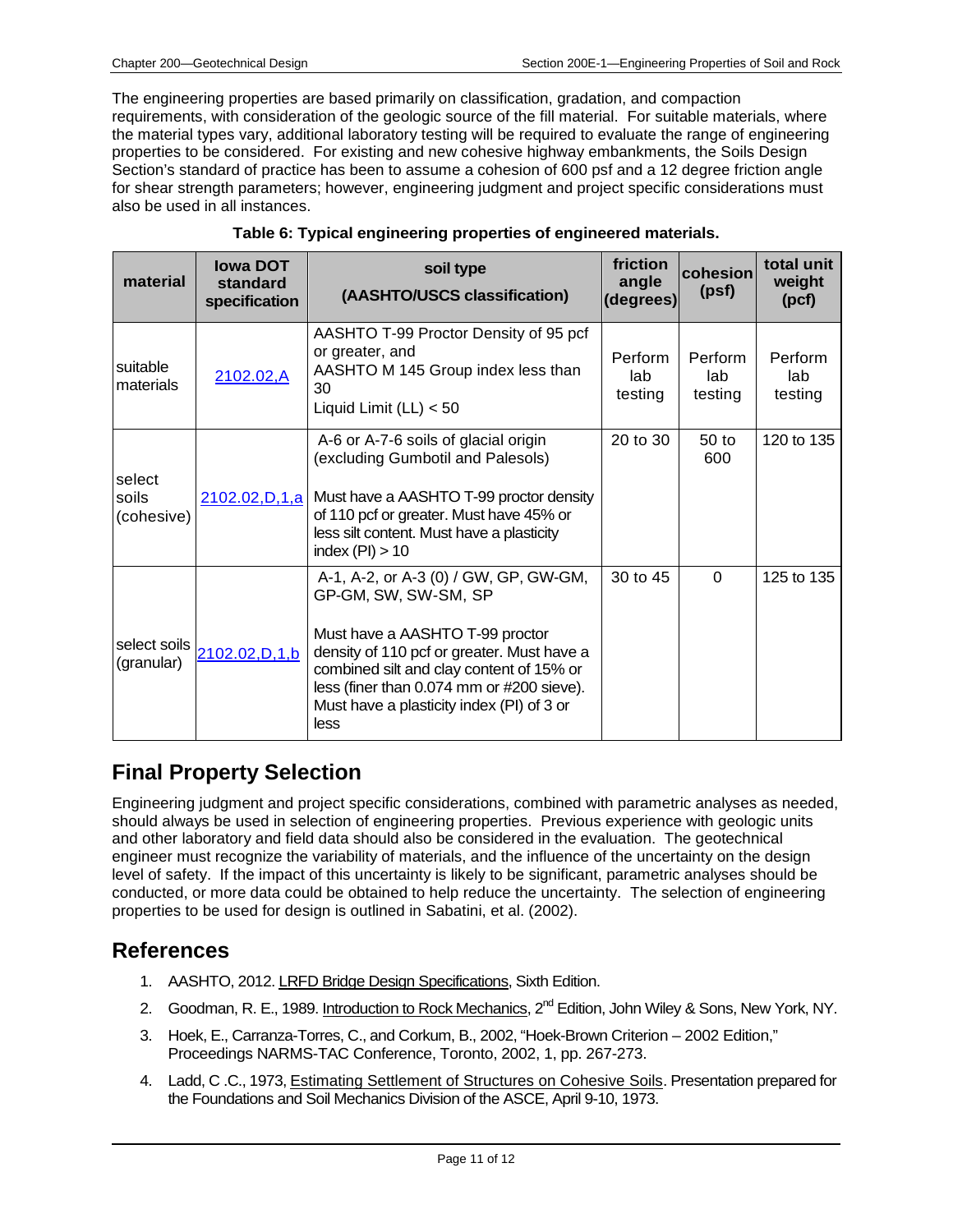- 5. McGregor, J. A. and J. M. Duncan, 1998. Performance and Use of the Standard Penetration Test in Geotechnical Engineering Practice. Virginia Polytechnic Institute and State University.
- 6. Meyerhof, G. G., 1956. Penetration Test and Bearing Capacity of Cohesionless Soils. Journal of the Soil Mechanics and Foundation Division, Proc. ASCE, 82, SM-1, pp. 866-1 to 866-19.
- 7. NAVFAC, 1971. Design Manual: Soil Mechanics, Foundations, and Earth Structures. DM-7.
- 8. Peck, R.B., Hansen, W.E. and Thornburn, T.H., 1974. Foundation Engineering. Wiley.
- 9. Prior, J.C., 1976. A Regional Guide to Iowa Landforms. Iowa Geological Survey Education, Series 3. State of Iowa.
- 10. Sabatini, P. J., Bachus, R. C., Mayne, P. W., Schneider, T. E., Zettler, T. E., 2002. Evaluation of Soil and Rock Properties. FHWA-IF-02-034, Geotechnical Engineering Circular No. 5.